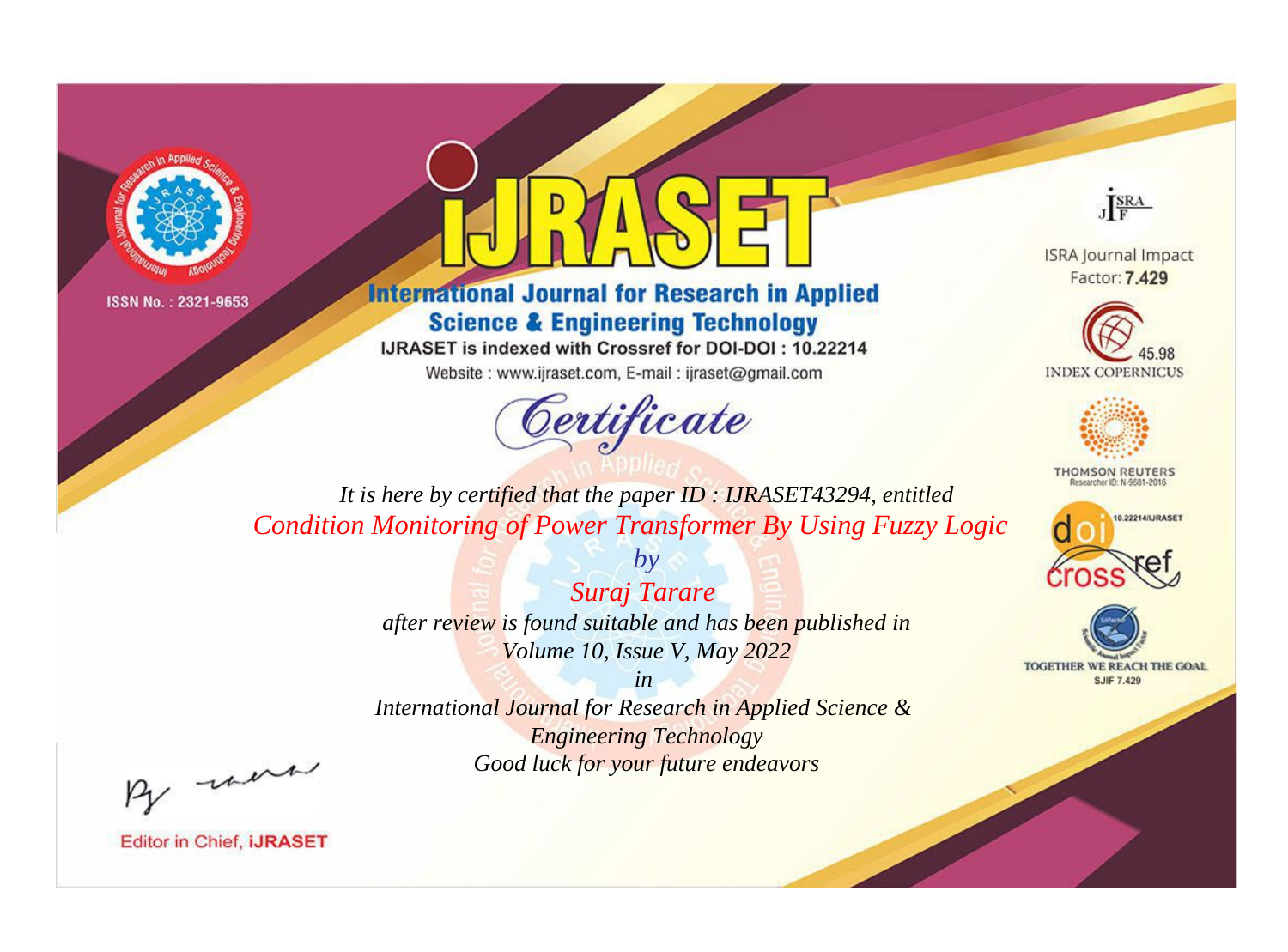



**International Journal for Research in Applied Science & Engineering Technology** 

IJRASET is indexed with Crossref for DOI-DOI: 10.22214

Website: www.ijraset.com, E-mail: ijraset@gmail.com



JERA

**ISRA Journal Impact** Factor: 7.429





**THOMSON REUTERS** 



TOGETHER WE REACH THE GOAL **SJIF 7.429** 

*It is here by certified that the paper ID : IJRASET43294, entitled Condition Monitoring of Power Transformer By Using Fuzzy Logic*

> *Rohit Dhadekar after review is found suitable and has been published in Volume 10, Issue V, May 2022*

*by*

*in* 

*International Journal for Research in Applied Science & Engineering Technology Good luck for your future endeavors*

By morn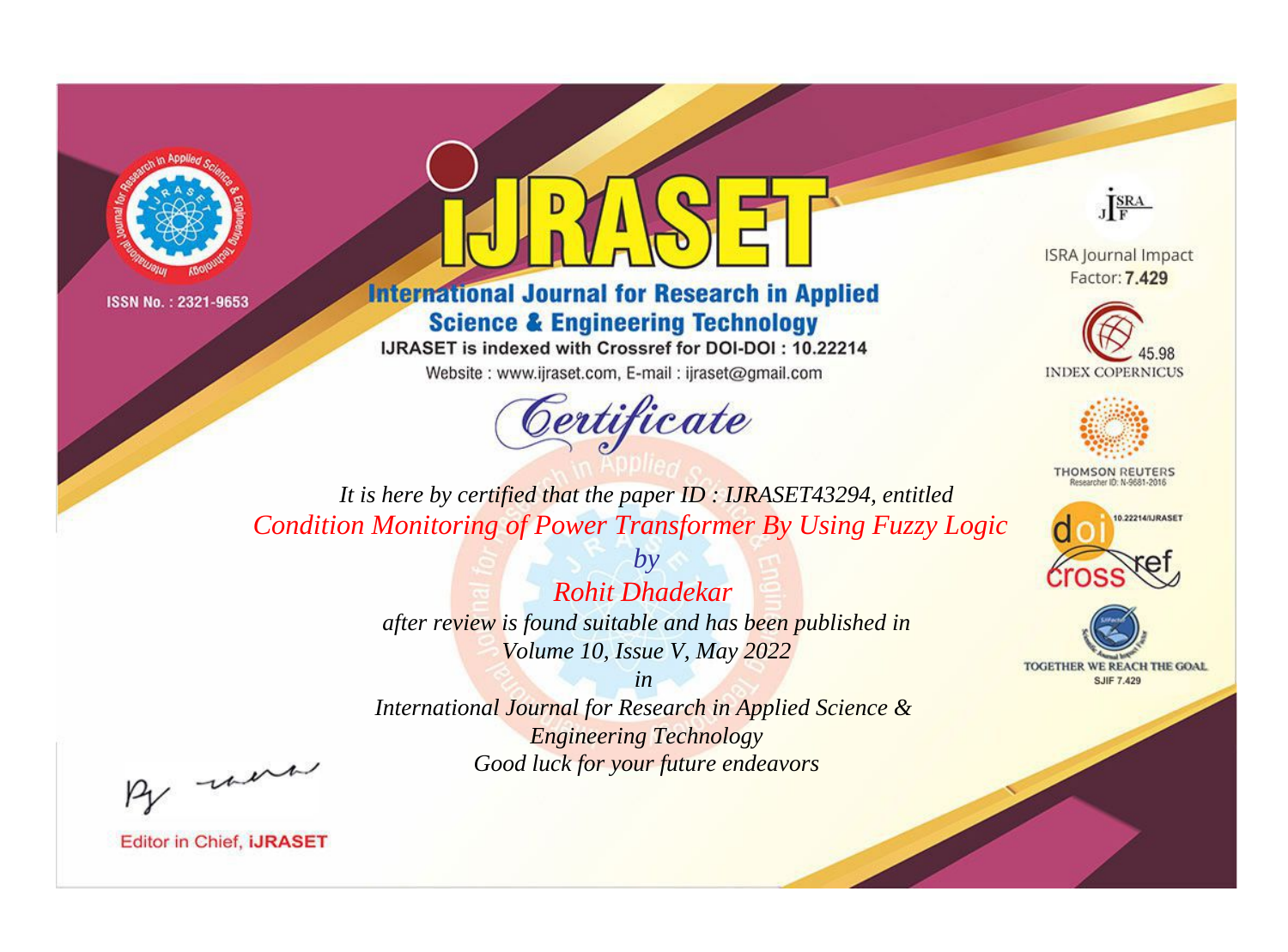



**International Journal for Research in Applied Science & Engineering Technology** 

IJRASET is indexed with Crossref for DOI-DOI: 10.22214

Website: www.ijraset.com, E-mail: ijraset@gmail.com



JERA

**ISRA Journal Impact** Factor: 7.429





**THOMSON REUTERS** 



TOGETHER WE REACH THE GOAL **SJIF 7.429** 

*It is here by certified that the paper ID : IJRASET43294, entitled Condition Monitoring of Power Transformer By Using Fuzzy Logic*

> *by Krishna Kadam after review is found suitable and has been published in Volume 10, Issue V, May 2022*

> > *in*

*International Journal for Research in Applied Science & Engineering Technology Good luck for your future endeavors*

By morn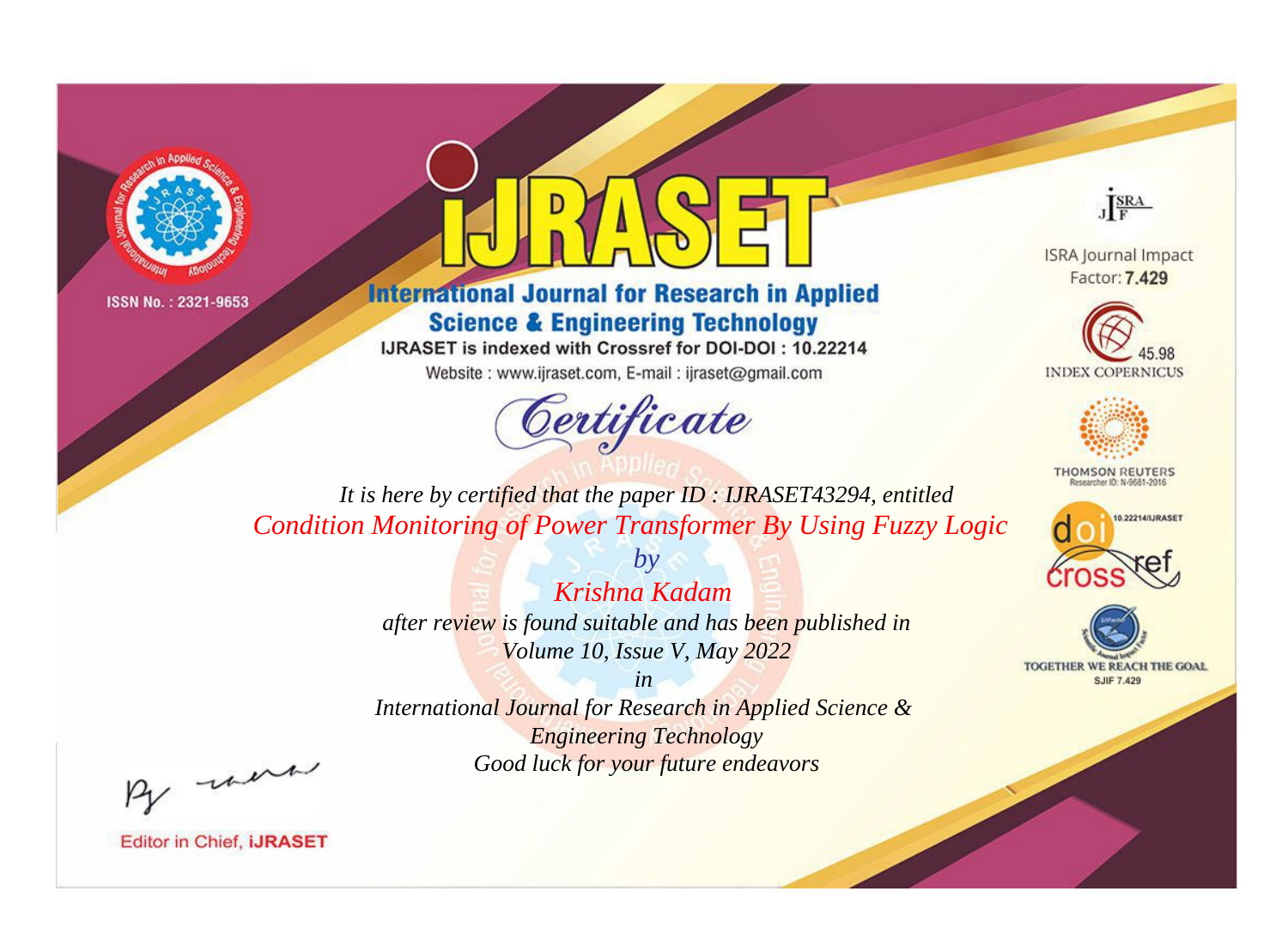



**International Journal for Research in Applied Science & Engineering Technology** 

IJRASET is indexed with Crossref for DOI-DOI: 10.22214

Website: www.ijraset.com, E-mail: ijraset@gmail.com



JERA

**ISRA Journal Impact** Factor: 7.429





**THOMSON REUTERS** 



TOGETHER WE REACH THE GOAL **SJIF 7.429** 

*It is here by certified that the paper ID : IJRASET43294, entitled Condition Monitoring of Power Transformer By Using Fuzzy Logic*

> *Ankit Meshram after review is found suitable and has been published in Volume 10, Issue V, May 2022*

*by*

*in* 

*International Journal for Research in Applied Science & Engineering Technology Good luck for your future endeavors*

By morn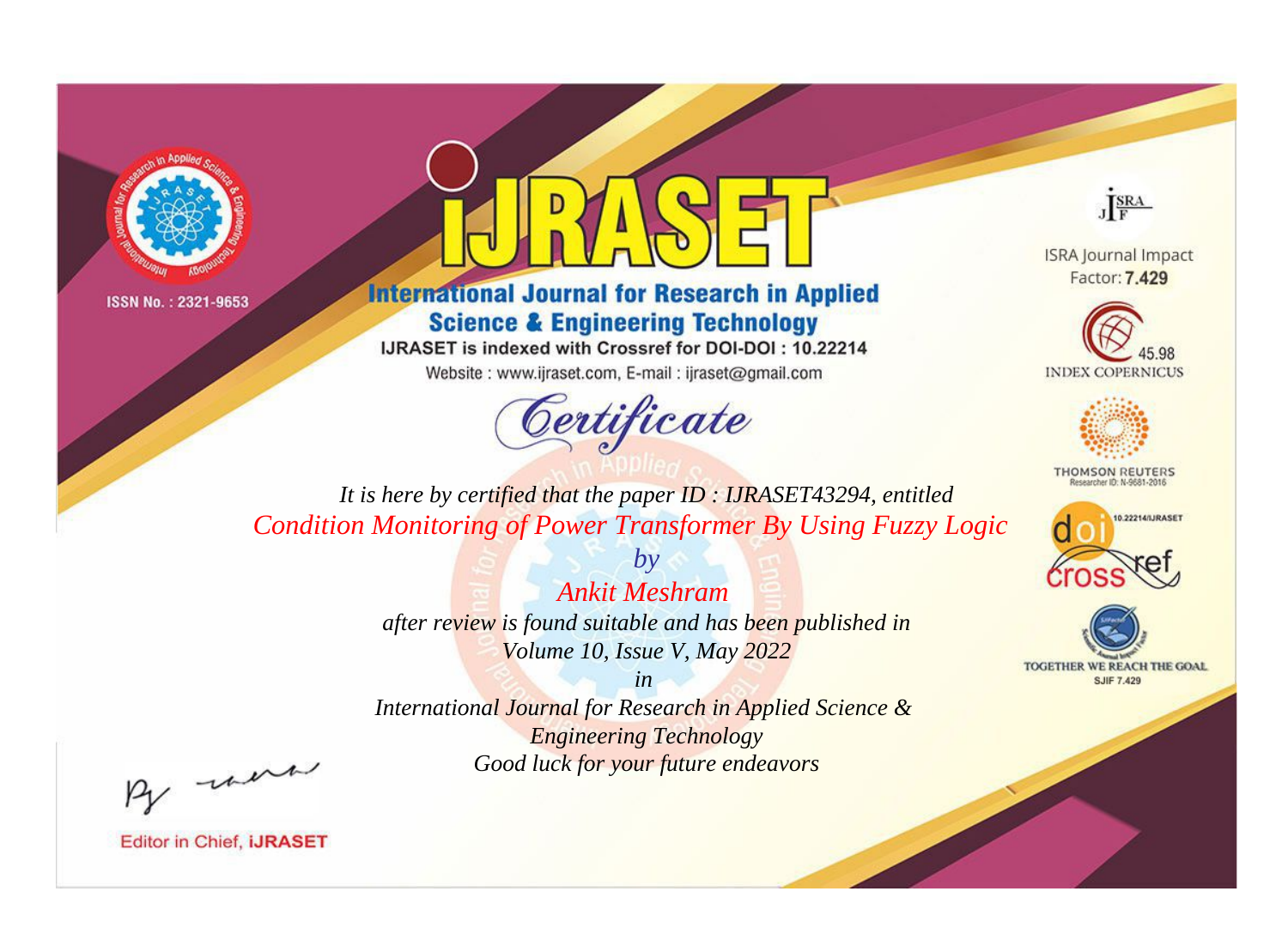



**International Journal for Research in Applied Science & Engineering Technology** 

IJRASET is indexed with Crossref for DOI-DOI: 10.22214

Website: www.ijraset.com, E-mail: ijraset@gmail.com



JERA

**ISRA Journal Impact** Factor: 7.429





**THOMSON REUTERS** 



TOGETHER WE REACH THE GOAL **SJIF 7.429** 

*It is here by certified that the paper ID : IJRASET43294, entitled Condition Monitoring of Power Transformer By Using Fuzzy Logic*

> *by Shubham Golhar after review is found suitable and has been published in Volume 10, Issue V, May 2022*

> > *in*

*International Journal for Research in Applied Science & Engineering Technology Good luck for your future endeavors*

By morn